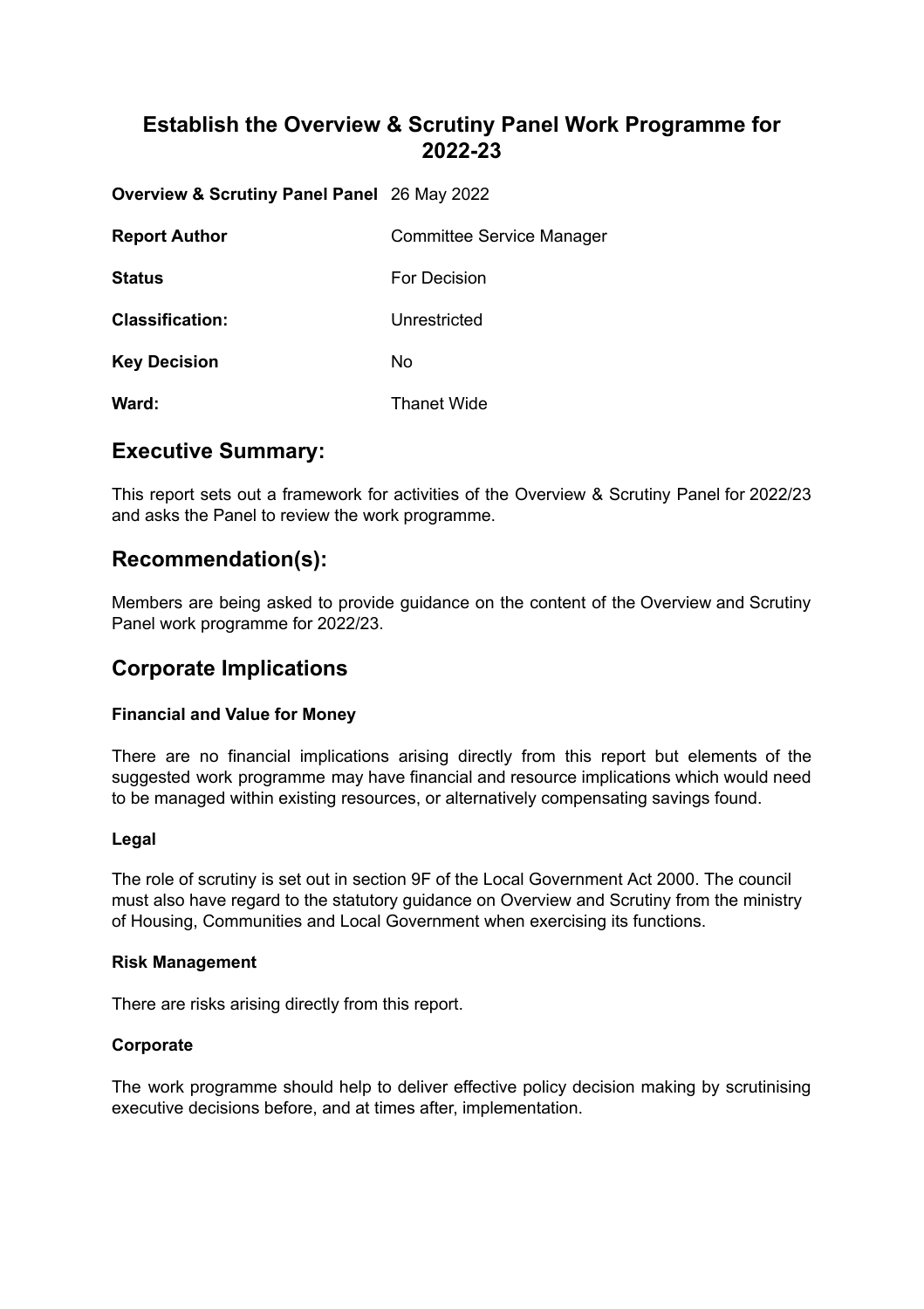The working parties assist with the work of scrutiny as they would carry-out an in-depth study of any issue referred to the groups under their terms of reference. An active Scrutiny programme is part of good governance.

### **Equality Act 2010 & Public Sector Equality Duty**

Members are reminded of the requirement, under the Public Sector Equality Duty (section 149 of the Equality Act 2010) to have due regard to the aims of the Duty at the time the decision is taken. The aims of the Duty are: (i) eliminate unlawful discrimination, harassment, victimisation and other conduct prohibited by the Act, (ii) advance equality of opportunity between people who share a protected characteristic and people who do not share it, and (iii) foster good relations between people who share a protected characteristic and people who do not share it.

Protected characteristics: age, sex, disability, race, sexual orientation, gender reassignment, religion or belief and pregnancy & maternity. Only aim (i) of the Duty applies to Marriage & civil partnership.

This report relates to the following aim of the equality duty: -

- 1. To eliminate unlawful discrimination, harassment, victimisation and other conduct prohibited by the Act.
- 2. To advance equality of opportunity between people who share a protected characteristic and people who do not share it
- 3. To foster good relations between people who share a protected characteristic and people who do not share it.

No implications arise directly but the Council needs to retain a strong focus and understanding on issues of diversity amongst the local community and ensure service delivery matches these.

It was important to be aware of the Council's responsibility under the Public Sector Equality Duty (PSED) and show evidence that due consideration has been given to the equalities impact that may be brought upon communities by the decisions made by Council.

# **CORPORATE PRIORITIES**

This report relates to Communities.

## **1.0 Introduction and Background**

- 1.1 This report allows the Panel to establish the work programme for the period 2022/23. The work programme would help guide the activities of the Overview and Scrutiny Panel and would also provide officers with a reference point for planning appropriate levels of support for Scrutiny.
- 1.2 The current statutory guidance for the scrutiny function says, effective overview and scrutiny should:
	- Provide constructive 'critical friend' challenge;
	- Amplify the voices and concerns of the public;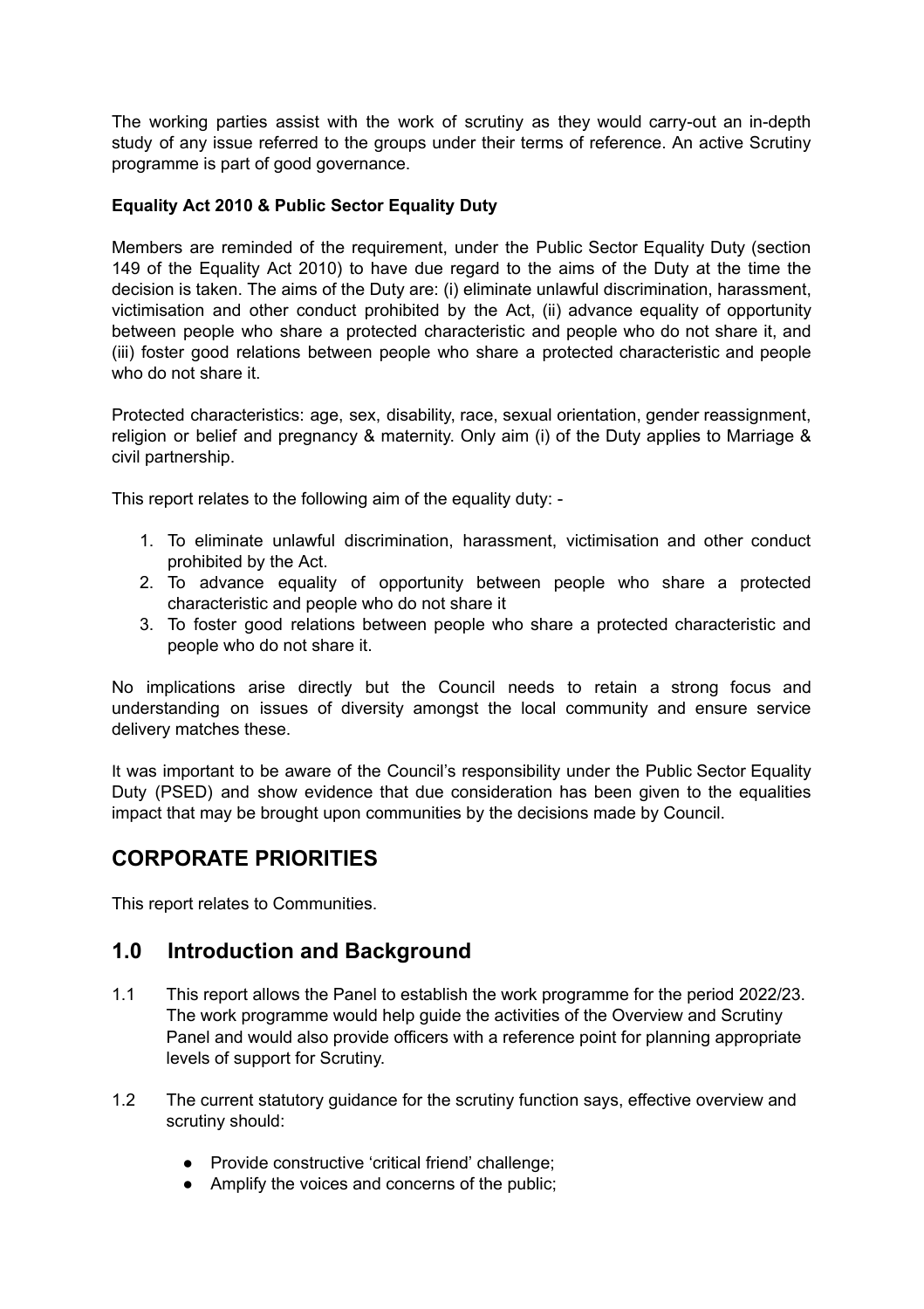- Be led by independent people who take responsibility for their role; and
- Drive improvement in public services
- 1.3 With this in mind, Members may wish to ensure that the Panel work programme for the year provides opportunities for critical but constructive challenge to the Executive, articulate any concerns about matters that are the business of the council and strive for improved service delivery by the Council and other public agencies working in Thanet.

# **2.0 The Current Situation**

### **Scrutiny Review Topics**

2.1 During 2021/22, the Panel had been working through a number of scrutiny review topics from the list that was established in 2019/20. The list of scrutiny review topics was prioritised using the matrix and is attached as Annex 2 to the committee report. Whilst some of the topics would continue to be considered through conducting reviews, others would be expedited through one off reports (where appropriate).

### **Coastal Waste Scrutiny Review**

- 2.2 The Coastal Review Working Party which had been set up to lead on reviewing this topic concluded its investigations and presented their findings at the 19 April Panel meeting, after which Members of the panel agreed the findings and recommendations from this review. The Panel then forwarded these recommendations to the Executive and Cabinet will consider them at the meeting on 16 June 2022.
- 2.3 If Cabinet is minded to agree to all or part of those recommendations, the Panel could opt to keep a watching brief to check moin the progress for implementing the recommendations.

### **Memorial plaques and Monuments**

- 2.4 The reviewing of memorial plaques and monuments in the district was initially given priority in order to expedite the review of what was then a topical issue nationwide. Cabinet then had expressed an interest to establish a policy for managing memorial plaques and monuments in the Thanet. The Panel was approached to contribute to the establishment of that policy by Cabinet.
- 2.5 However due to the anticipated new legislation which would include new guidance on how the council could address the issue of monuments and plaques in the district, it was not possible to continue with this work stream. On 20 April 2021, the Panel decided to temporarily halt and therefore keep in abeyance the work of the Memorial Working Party until an appropriate time. The government is still to provide that guidance.

### **Planning Enforcement Review**

2.6 Planning Enforcement Review: On 20 April 2021, the Panel set up the Planning Enforcement Working Party held one meeting in June and reported back to the July Panel on how best Scrutiny could contribute to the current review of the Planning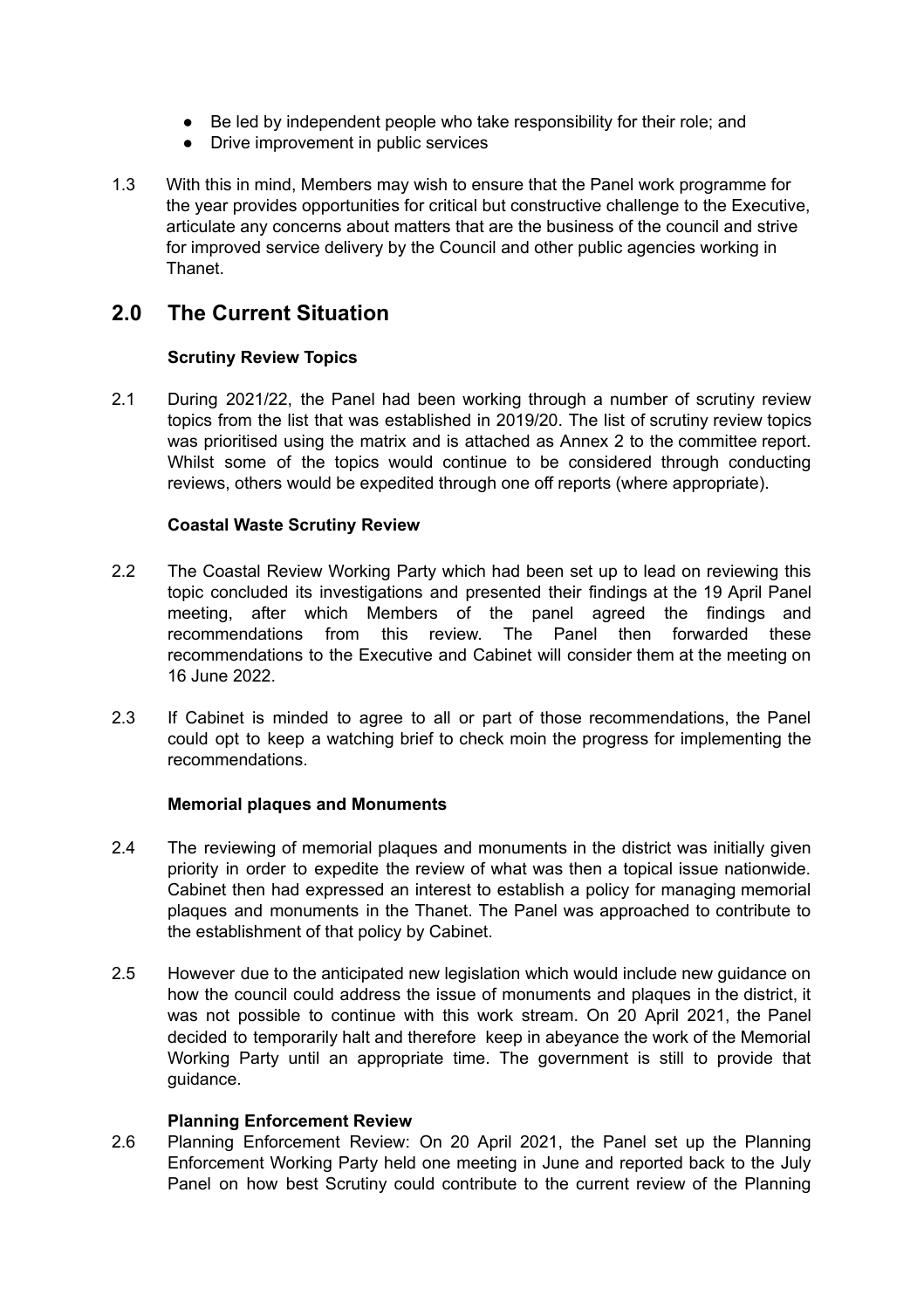Enforcement protocol for Thanet. The Planning Manager advised that the review of the planning enforcement protocol had been put on hold due to other urgent corporate commitments, but would be resumed during the course of 2022/23. A report would be brought back to the Panel at the 21 July 2022 meeting after which Members could at this point decide how best to feed into the review of the planning enforcement function.

2.7 Annex 1 details the current work programme before any new work has been added. All the scrutiny review topics that the Panel identified as ongoing work streams that would spill over into multiple municipal year periods are detailed in the Annex 2 to the report.

### **Cabinet Presentations at OSP Meetings**

- 2.8 The Panel may opt to identify specific topics that Members would wish were responded to by Portfolio Holders through Cabinet Member presentations during 2022/23.
- 2.9 However it should be noted that an invitation was sent out to the Leader of Council to attend the Panel meeting on 21 July 2022 to share her view and experience regarding "The Efficacy of using the CAGs Approach in policy development and decision making." The Leader accepted the invitation.
- 2.10 The rest of the work programme would be made up of items which would have been referred to the Panel by Cabinet. These are the items which are part of the Council Budget and Planning Framework and are on the forward Plan or items which may have a significant public interest, where the Panel may feel that their contributions would enhance the decision making process.

## **3.0 Options**

- 3.1 In establishing the work programme for 2022/23, Members may opt to reconstitute the Memorials Working Party to explore proposals for a new council policy on managing the memorial plaques and monuments in Thanet.
- 3.2 The Panel could come up with a different work programme.

**Contact Officer:** Charles Hungwe, Senior Democratic Services Officer, Tel: 01843 577186 **Reporting to:** Nick Hughes, Committee Services Manager, Tel: 01843 577208

### **Annex List**

Annex 1: Draft Overview & Scrutiny Panel Work Programme for 2022/23 Annex 2: Scrutiny Review Topics with the Scoring Matrix

### **Background Papers**

None

### **Corporate Consultation**